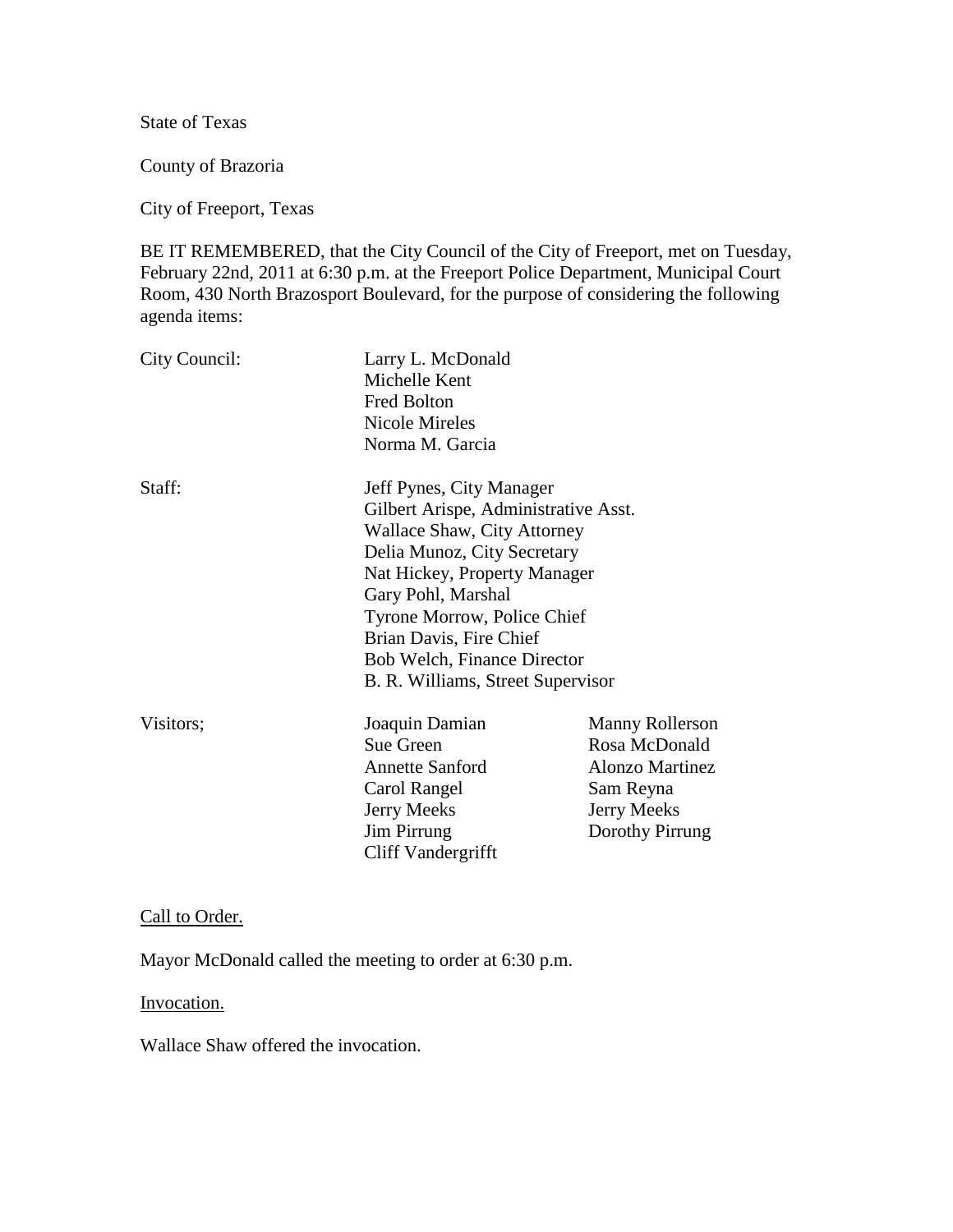### Pledge of Allegiance.

Mayor McDonald led the Pledge of Allegiance.

### Consideration of approving the February 7th, 2011 Council Minutes.

On a motion by Councilwoman Mireles, seconded by Councilwoman Garcia, with all present voting "aye", Council unanimously approved the February 7th, 2011 Council Minutes.

### Attending citizens and their business.

Manning Rollerson of 905 N. Ave. J. Apt. 2102 thanked Council for the lights erected on Skinner Street and Ave J, installed by CenterPoint.

Recognition: Sue Green for volunteering her services to monitor the kids at school crossings.

Mayor McDonald presented a plague to Sue Green for her services.

## Consideration of approving the appointment of Jon Berryhill and Tim Trevino as members of the Freeport Police Reserve Force.

On a motion by Councilwoman Kent, seconded by Councilwoman Garcia, with a all present voting "aye", Council unanimously approved Chief Morrow's appointments of Jon Berryhill and Tim Trevino as members of the Freeport Police Reserve Force.

Consideration of approving a commercial tax abatement application and setting March 21st, 2011 for a public hearing to consider designating the following described real property located with the corporate boundaries of the City as a reinvestment zone for the purpose of entering into an agreement with the owner(s) thereof granting a tax abatement and instruction the City Attorney to prepare the necessary documents: Maria's Kitchen, 317 S. Ave. A., Block 20, Lot 16,17,18, Velasco Townsite, Tx. Id No., 8110-0252-000.

On a motion by Councilwoman Garcia, seconded by Councilwoman Mireles, with all present voting "aye", Council unanimously approved a commercial tax abatement application and setting March 21st, 2011 for a public hearing to consider designating the following described real property located with the corporate boundaries of the City as a reinvestment zone for the purpose of entering into an agreement with the owner(s) thereof granting a tax abatement and instruction the City Attorney to prepare the necessary documents: Maria's Kitchen, 317 S. Ave. A., Block 20, Lot 16,17,18, Velasco Townsite, Tx. Id No., 8110-0252-000.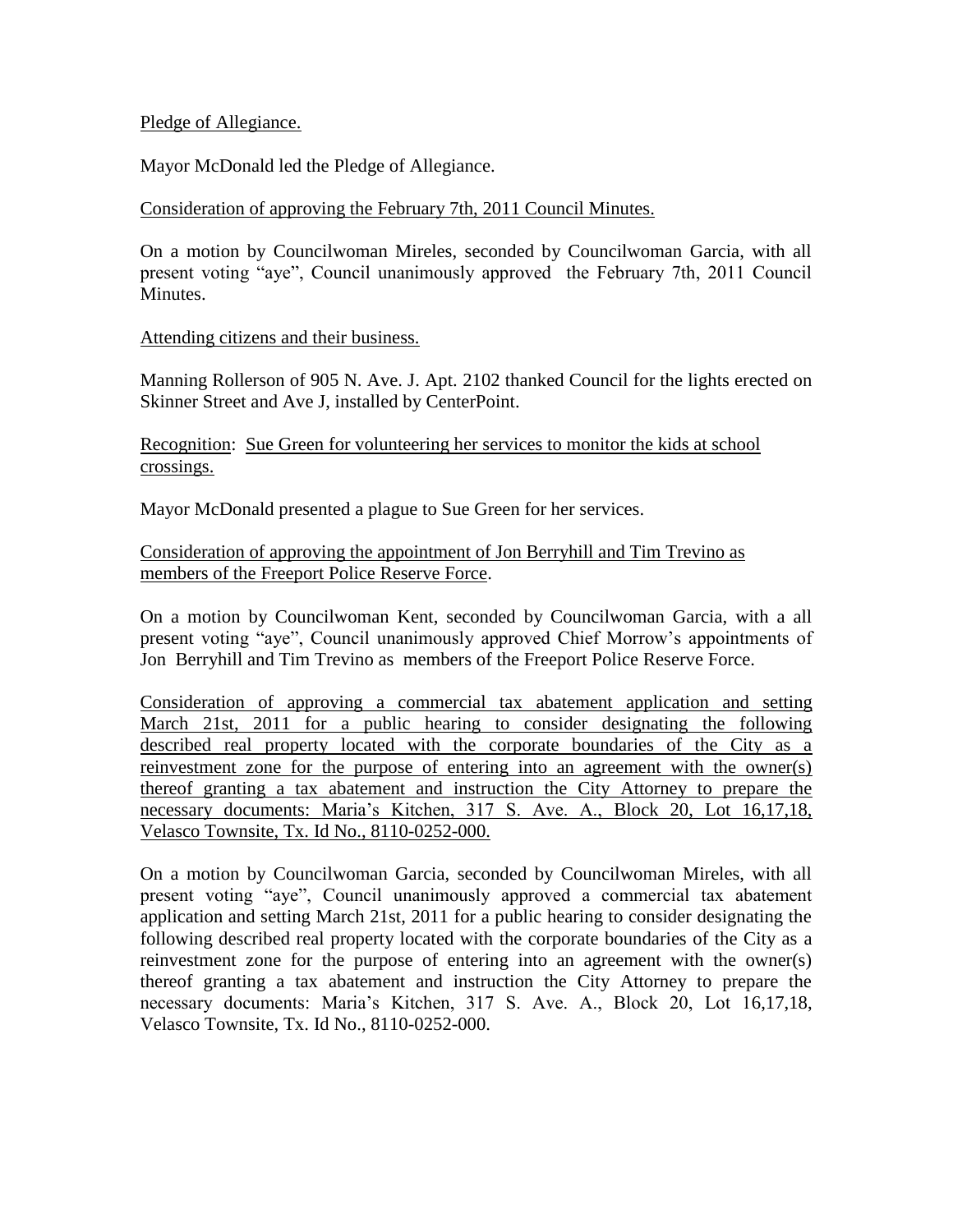Consideration of a request from the Fraternity of Eagles Aerie # 3111 to conduct their Annual Scholarship Shoot every Sunday from noon to 4:00 p.m. beginning March 6th, 2011 through May 15th, 2011.

On a motion by Councilwoman Garcia, seconded by Councilwoman Kent, with all present voting "aye", Council unanimously approved the Fraternity of Eagles Aerie # 3111 to conduct their Annual Scholarship Shoot every Sunday from noon to 4:00 p.m. beginning March 6th, 2011 through May 15th, 2011.

Consideration of advertising for bids and setting a bid date for March 21st, 2011 for the demolition of structures located on 119 S. Gulf Boulevard, Block 6, Lot 15-21, Velasco Townsite, which have been determined to be unsafe by the City Council of the City.

No action taken.

## Consideration of authorizing the Mayor to sign an interlocal agreement with Brazoria County and the City of Freeport to participate in a regional hazard mitigation plan.

On a motion by Councilwoman Mireles, seconded by Councilwoman Kent, with all present voting "aye", Council unanimously approved authorizing the Mayor to sign an interlocal agreement with Brazoria County and the City of Freeport to participate in a regional hazard mitigation plan.

# Consideration of approving any action taken as a result of an Executive Session.

At 7:36 p.m. Mayor McDonald reconvened in Open Session to take action on Executive Session:

# Section 551.071, Government Code:

Consultation with City Attorney concerning pending or contemplated litigation, settlement offers or other matter in which his duty to the City Council under the Texas Disciplinary Rules of Professional Conduct of the State Bar of Texas clearly conflicts with Chapter 551, Government Code.

- a. On a motion by Councilwoman Garcia, seconded by Councilwoman Kent, with all present voting "aye", Council unanimously approved an air monitoring Site agreement with TCEQ.
- b. On a motion by Councilwoman Mireles, seconded by Councilwoman Kent, with all present voting "aye", Council unanimously approved extending for six months the Industrial District contract with Dow Chemical Company and BASF Corporation.

Mayor McDonald opened the Work Session at 6:47 p.m.